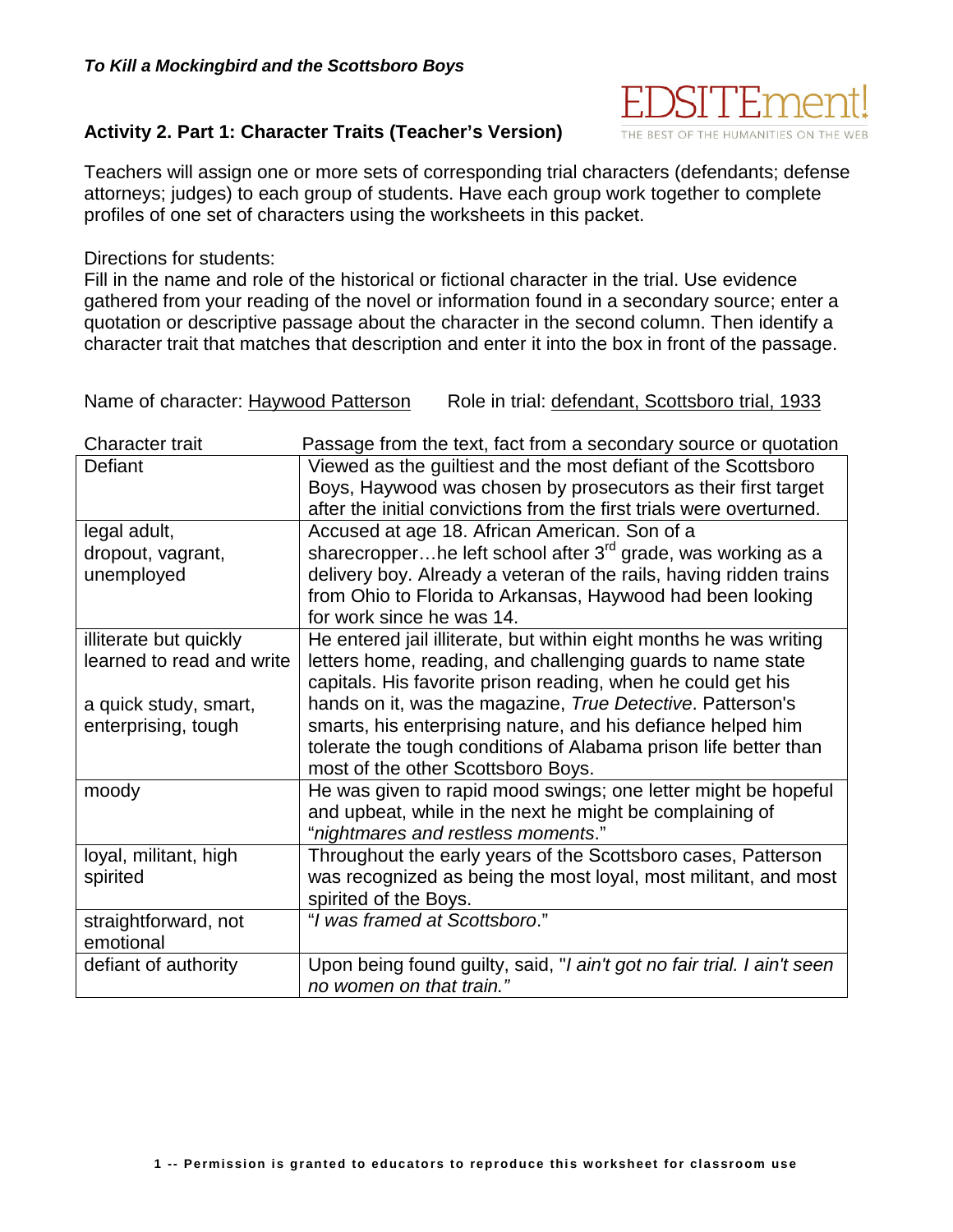Name of Character: **Tom Robinson** Role in trial: defendant, *To Kill a Mockingbird* 

| <b>Character trait</b>                                                               | Passage from the text or secondary source, or quotation                                                                                                                                                                                                                                                                                                                                   |
|--------------------------------------------------------------------------------------|-------------------------------------------------------------------------------------------------------------------------------------------------------------------------------------------------------------------------------------------------------------------------------------------------------------------------------------------------------------------------------------------|
| "invisible", silent<br>presence, soft spoken                                         | Invisible through most of the novel. When the lynch mob turns<br>up at the jail, he listens silently from inside. After they leave<br>Tom's disembodied voice from the darkness: "Mr. Finch?" A soft<br>husky voice came from the darkness above: "They gone?"                                                                                                                            |
| stable citizen, husband,<br>family man, in trouble<br>once for disorderly<br>conduct | Tom was 25 years of age; he was married with three children;<br>he had been in trouble with the law before: he once received 30<br>days for disorderly conducthe owned up to this in his<br>testimony saying, "Got in a fight with another man, he tried to<br>cut me."                                                                                                                   |
| kind, compassionate,<br>had pity for Mayella                                         | Tom testifies to his feelings for Mayella saying, "Yes, suh. I felt<br>right sorry for her, she seemed to try more'n the rest of 'em -"                                                                                                                                                                                                                                                   |
| gentle                                                                               | Tom testifies, "Mr. Finch, I tried. I tried to 'thout bein' ugly to her.<br>I didn't wanta be ugly, I didn't wanta push her or nothin'."                                                                                                                                                                                                                                                  |
| disabled                                                                             | Tom Robinson's powerful shoulders rippled under his thin shirt.<br>He rose to his feet and stood with his right hand on the back of<br>his chair. He looked oddly off balance, but it was not from the<br>way he was standing. His left arm was fully twelve inches<br>shorter than his right, and hung dead at his side. It ended in a<br>small shriveled handthat it was no use to him. |
| scared                                                                               | Asked why he ran from the incident with Mayella, Tom testifies,<br>"I was scared, suh."                                                                                                                                                                                                                                                                                                   |
| well mannered,<br>courteous, a gentleman                                             | It occurred to me that in their own way, Tom Robinson's<br>manners were as good as Atticus's. Until my father explained it<br>to me later, I did not understand the subtlety of Tom's<br>predicament: he would not have dared strike a white woman<br>under any circumstances and expect to live long, so he took the<br>first opportunity to run—a sure sign of guilt.                   |
| brave<br>or<br>frightened and panicked                                               | Tom's escape — running across a football-field sized prison yard<br>to climb a fence in broad daylight with several armed guards<br>watching—As Atticus says afterwards, "I guess Tom was tired<br>of white men's chances and preferred to take his own."                                                                                                                                 |
| "clean," church-going                                                                | Townspeople reflect on Tom's character saying, "Just shows<br>you, that Robinson boy was legally married, they say he kept<br>himself clean, went to church and all that"                                                                                                                                                                                                                 |
| brave response under<br>cross examination,<br>intelligent                            | "No suh, I's scared I'd be in court, just like I am now" "No suh,<br>scared I'd hafta face up to what I didn't do."                                                                                                                                                                                                                                                                       |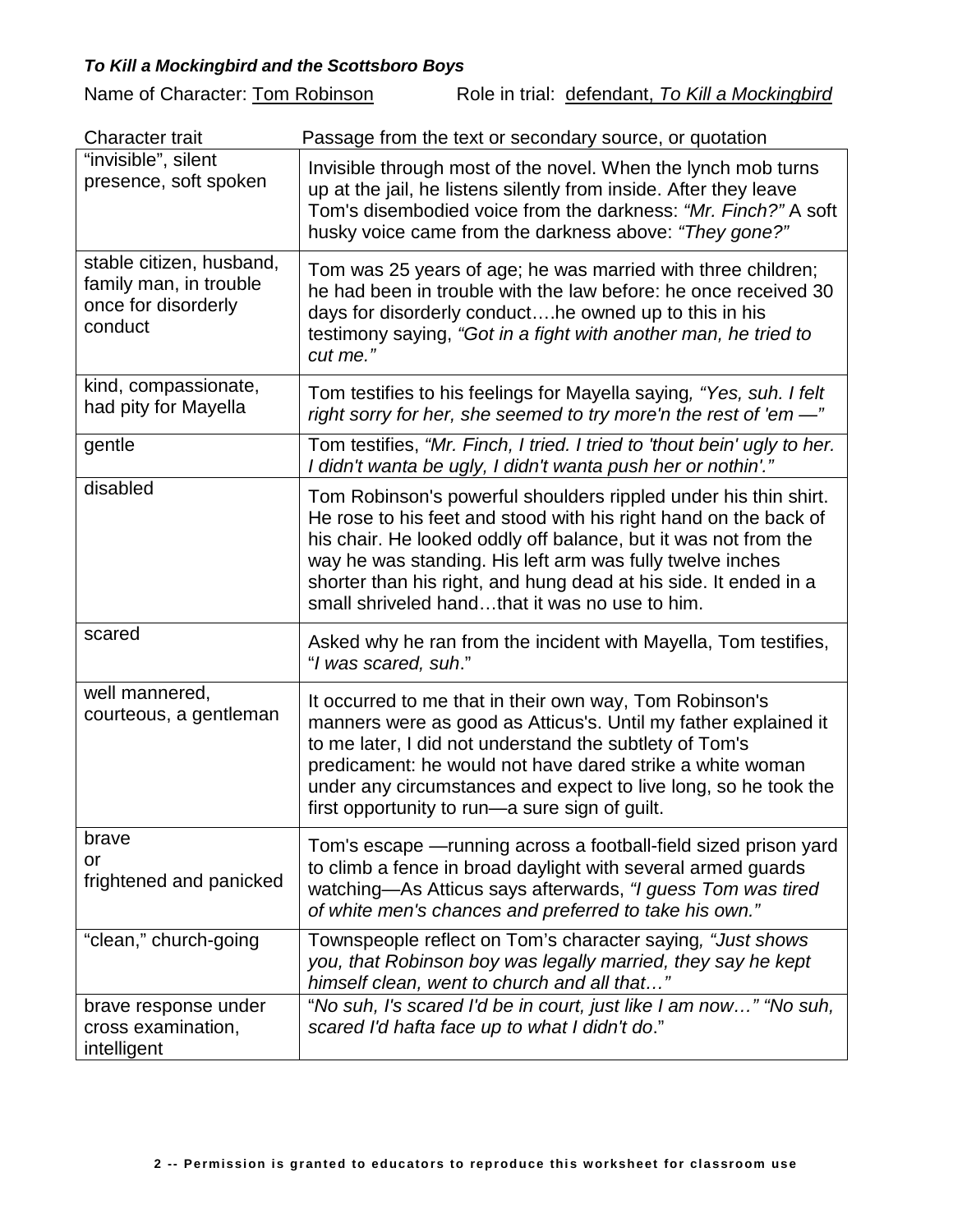Name of Character: Samuel Leibowitz Role in trial: defense attorney, Scottsboro trial, 1933

| <b>Character trait</b> | Passage from the text or secondary source, or quotation                   |
|------------------------|---------------------------------------------------------------------------|
| excellent lawyer       | He had a national reputation and was billed as "the next Clarence         |
|                        | Darrow" due to 77 acquittals out of 78 trials.                            |
| mainstream liberal     | He was from New York City, of Jewish heritage. Neither a Communist        |
| from the North         | nor a radical, Samuel Leibowitz was a mainstream Democrat who had         |
|                        | never been associated with class-based causes.                            |
| his own man, not       | After reading the record of the first trials and becoming convinced of    |
| influenced by          | the innocence of the Scottsboro Boys, Leibowitz accepted the case         |
| opinions of others,    | against the urgings of his wife and many friends who told him that the    |
| worked the case "pro   | skin color of the defendants gave them no chance in the Alabama of        |
| bono"                  | the 1930s. He would work for the next four years on the Boys cases        |
|                        | without pay or reimbursement for most of his expenses.                    |
|                        |                                                                           |
| intense style in       | His questioning was described as "gentle" but "satirical." He             |
| courtroom, master      | commanded a mastery of the facts. His brutal cross-examination of         |
| lawyer, thorough       | witnesses was "more like a dissection of a life than a cross-             |
|                        | questioning."                                                             |
| excellent researcher   | He was hailed as the "best investigator the Decatur courtroom ever        |
|                        | saw."                                                                     |
| flamboyant, dramatic   | He had a radical approach and a flair for the dramatic.                   |
| in courtroom           |                                                                           |
| antagonized locals in  | Leibowitz quickly became an object of loathing around Decatur when        |
| Alabama by             | he opened his defense of Haywood Patterson by challenging                 |
| challenging status     | Alabama's exclusion of blacks from the jury rolls. Local hatred grew      |
| quo - no blacks on     | uglier as the trails went along. Death threats were made against him      |
| the voting rolls,      | after his tough cross-examination of Victoria Price. Several people       |
| brave, resolute,       | were overheard saying, "It'll be a wonder if he gets out of here alive."  |
| continued the case     | Five uniformed members of the National Guard were assigned to             |
| despite death threats  | protect Leibowtiz during the trial, with another 150 available to defend  |
|                        | him against a possible lynch mob.                                         |
| not a quitter $-$      | Leibowitz was stunned by the jury's guilty verdict in Patterson's 1933    |
| wouldn't give up,      | trial. He compared the verdict to "the act of spitting on the tomb of     |
| colorful expressions   | Abraham Lincoln." Back in New York after the trial, he vowed to defend    |
|                        | the Boys "until hell freezes over."                                       |
| determined,            | Speaking before enthusiastic audiences sometimes numbering in the         |
| defendant strongly     | thousands, he promised to take guilty verdicts to the Supreme Court       |
| believed in him        | and back until Alabama finally gave up: "It'll be a merry-go-round, and   |
|                        | if some Klu Kluxer doesn't put a bullet through my head, I'll go right    |
|                        | along until they let the passengers off." Leibowitz's determined efforts  |
|                        | won the affection of his clients. Haywood Patterson said of Liebowitz, "I |
|                        | love him more than life itself."                                          |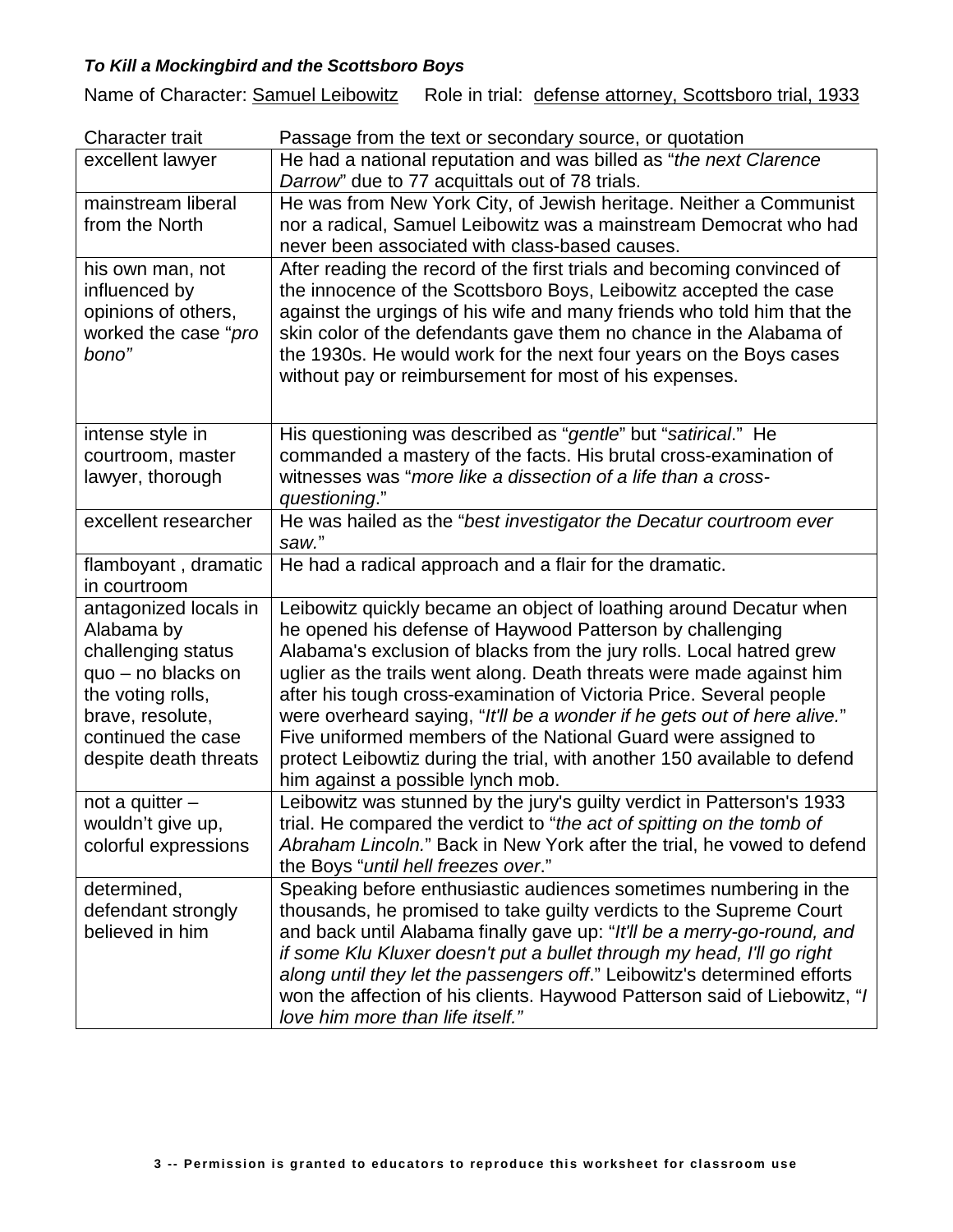Name of Character: Atticus Finch Role in trial: defense attorney, *To Kill a Mockingbird* 

| <b>Character trait</b>                                                  | Passage from the text or secondary source, or quotation                                                                                                                                                                                                                                                                |
|-------------------------------------------------------------------------|------------------------------------------------------------------------------------------------------------------------------------------------------------------------------------------------------------------------------------------------------------------------------------------------------------------------|
| intelligent, well read,<br>integrity in his profession                  | Townsfolk offered these conclusions "thinks he knows what<br>he's doing,"; "Oh-h now, I wouldn't say that," "Atticus Finch's<br>a deep reader, a mighty deep reader" "He reads all right, that's<br>all he does." " you know the court appointed him to defend this<br>nigger." "Yeah, but Atticus aims to defend him" |
| compassionate                                                           | Somehow, Atticus had hit her hard in a way that was not clear to<br>me, but it gave him no pleasure to do so.                                                                                                                                                                                                          |
| not cut-throat in the<br>courtroom or in life,<br>courteous             | "Mr. Finch doesn't." "He's not an example, Dill, he's--"I was<br>trying to grope in my memory for a sharp phrase of Miss Maudie<br>Atkinson's. I had it: "He's the same in the courtroom as he is on<br>the public streets."                                                                                           |
| fair, just, not an average<br>man, exceptional                          | "Atticus says cheatin' a colored man is ten times worse than<br>cheatin' a white man," I muttered. "Says it's the worst thing you<br>can do." Mr. Raymond said, "I don't reckon it's- Miss Jean<br>Louise, you don't know your pa's not a run-of-the-mill man"                                                         |
| understandable - speaks<br>in plain language                            | "He made it as plain and easy as-- well, as I'da explained it to<br>you. You could've understood it, even."                                                                                                                                                                                                            |
| soft spoken - did not<br>yell, no drama                                 | Atticus wasn't a thundererthere was no drama; a grave<br>disappointment to all present, it seemed. Atticus was proceeding<br>amiably, as if he were involved in a title dispute. With his infinite<br>capacity for calming turbulent seas, he could make a rape case<br>as dry as a sermon.                            |
| highly respected by the<br>African American<br>community                | All around us and in the balcony on the opposite wall, the<br>Negroes were getting to their feet. Reverend Sykes's voice was<br>as distant as Judge Taylor's: "Miss Jean Louise, stand up. Your<br>father's passin'."                                                                                                  |
| composed under any<br>circumstances                                     | Atticus was standing under the street light looking as though<br>nothing had happened: his vest was buttoned, his collar and tie<br>were neatly in place, his watch-chain glistened, and he was his<br>impassive self again.                                                                                           |
| completes the work that<br>others in the community<br>do not want to do | A family friend discussing Atticus with the children said, "I simply<br>want to tell you that there are some men in this world who were<br>born to do our unpleasant jobs for us. Your father's one of them."                                                                                                          |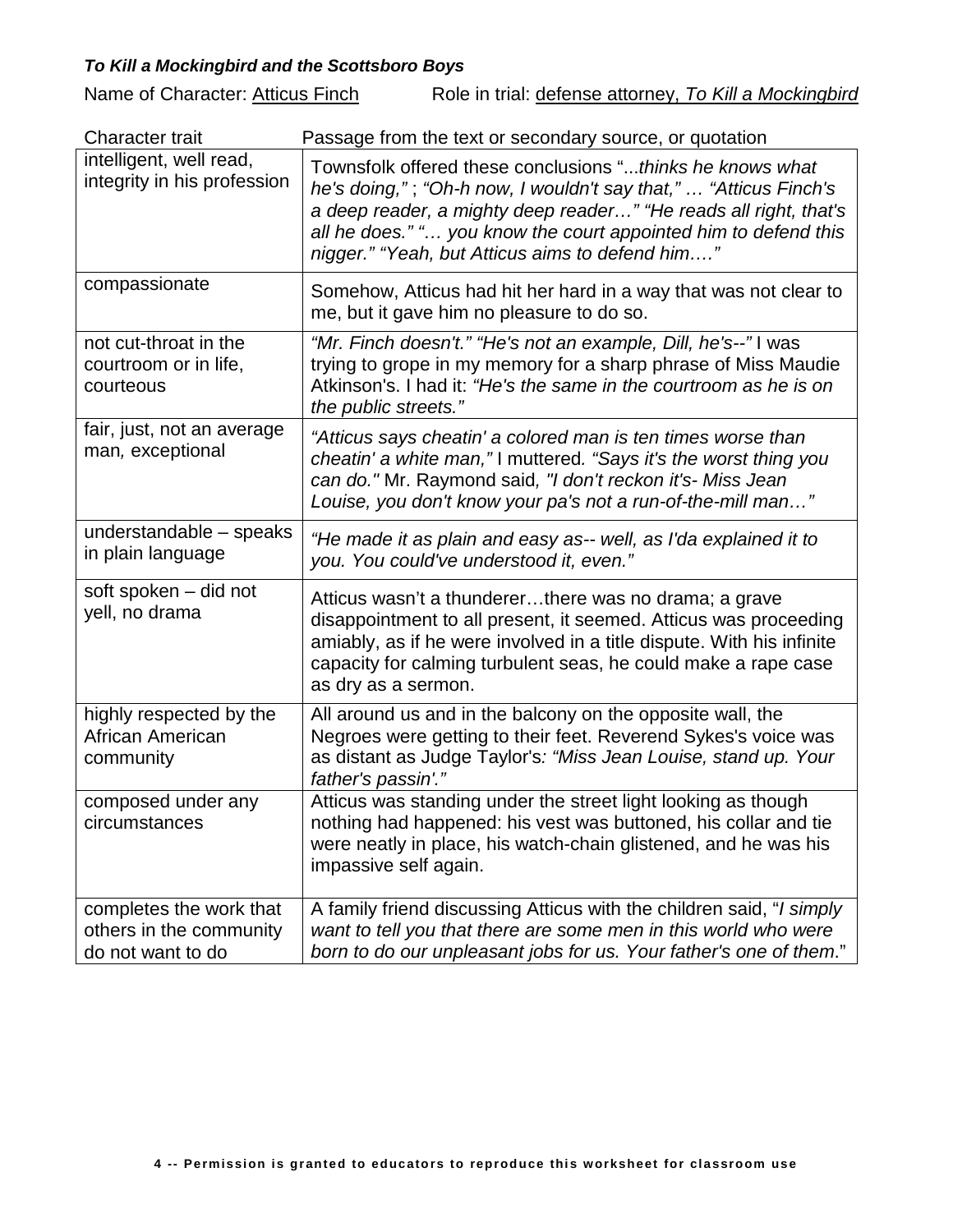Name of Character: Judge Horton Role in trial: judge, Scottsboro trial, 1933

| <b>Character trait</b>      | Passage from the text or secondary source, or quotation               |
|-----------------------------|-----------------------------------------------------------------------|
| easy going and              | The announcement that the gracious and easygoing Horton               |
| gracious, well liked,       | would take on the controversial Scottsboro Boys case was              |
| great legal ability, fair   | generally greeted with enthusiasm. Alabama newspapers                 |
|                             | praised the judge's "unusually equable nature, great legal            |
|                             | ability, and fairness."                                               |
| initially thought highly of | Prosecutor Thomas Knight initially said that he thought Horton        |
| by the prosecution          | "would make an excellent judge."                                      |
| diligent                    | "He performed his job with characteristic diligence."                 |
| relaxed and casual          | His courtroom demeanor was relaxed and casual.                        |
| courtroom manner            |                                                                       |
| respected by legal          | Attorneys who tried cases before Judge Horton respected him.          |
| community, reputation       | He was, above all, fair.                                              |
| for being fair              |                                                                       |
| soft spoken - did not       | Horton rarely raised his soft, conversational voice. Although his     |
| yell, dedicated to equal    | rulings neither consistently favored the prosecution or the           |
| justice                     | defense, Horton made it abundantly clear that he stood on the         |
|                             | side of fair process and fair treatment for all, regardless of color. |
| distinguished               | He "looked like pictures of Abe Lincoln."                             |
| appearance                  |                                                                       |
| medical training            | His early medical training influenced grasp of the case.              |
| intolerant of mob rule      | "I absolutely have no patience with mob spirit, and that spirit       |
|                             | that would charge the guilt or innocence of any being without         |
|                             | knowing of their guilt or innocence."                                 |
| devoted to equal justice    | "So far as the law is concerned it knows neither native nor alien,    |
| for all under the law, his  | Jew nor Gentile, black nor white. This case is no different from      |
| manner calmed inflamed      | any other. We have only to do our duty without fear or favor."        |
| courtroom environment       | Horton delivers a closing speech that seemed to have "a               |
| after the concluding        | soothing effect" on an embittered courtroom.                          |
| remarks by the attorneys    |                                                                       |
| courageous and un-          | After a careful, point-by-point review of the medical testimony       |
| swayed by public            | and that offered by other prosecution witnesses, he found the         |
| opinion or other            | testimony to be "not only uncorroborated, but it also bears on its    |
| concerns, evidence          | face indications of improbability and is contradicted by other        |
| based approach              | evidence." He then shocked the assembly by announcing: "It is         |
|                             | therefore orderedthat the verdict of the jury in this case and        |
|                             | the judgment of the Court sentencing this defendant to death be       |
|                             | set aside and that a new trial is hereby ordered."                    |
| courageous decision         | He know when he set aside the verdict and death sentence of           |
| ended judicial career       | Haywood Patterson that ordering a new trial would end his             |
|                             | career as an elected circuit judge. "My mother early taught me a      |
|                             | phrase she said was her father's motto," Horton later recalled. "It   |
|                             | has frequently come to mind in difficult situations." The phrase      |
|                             | Horton learned on his mother's knee was "Justitia fiat coelum         |
|                             | ruat - Let justice be done though the Heavens may fall."              |